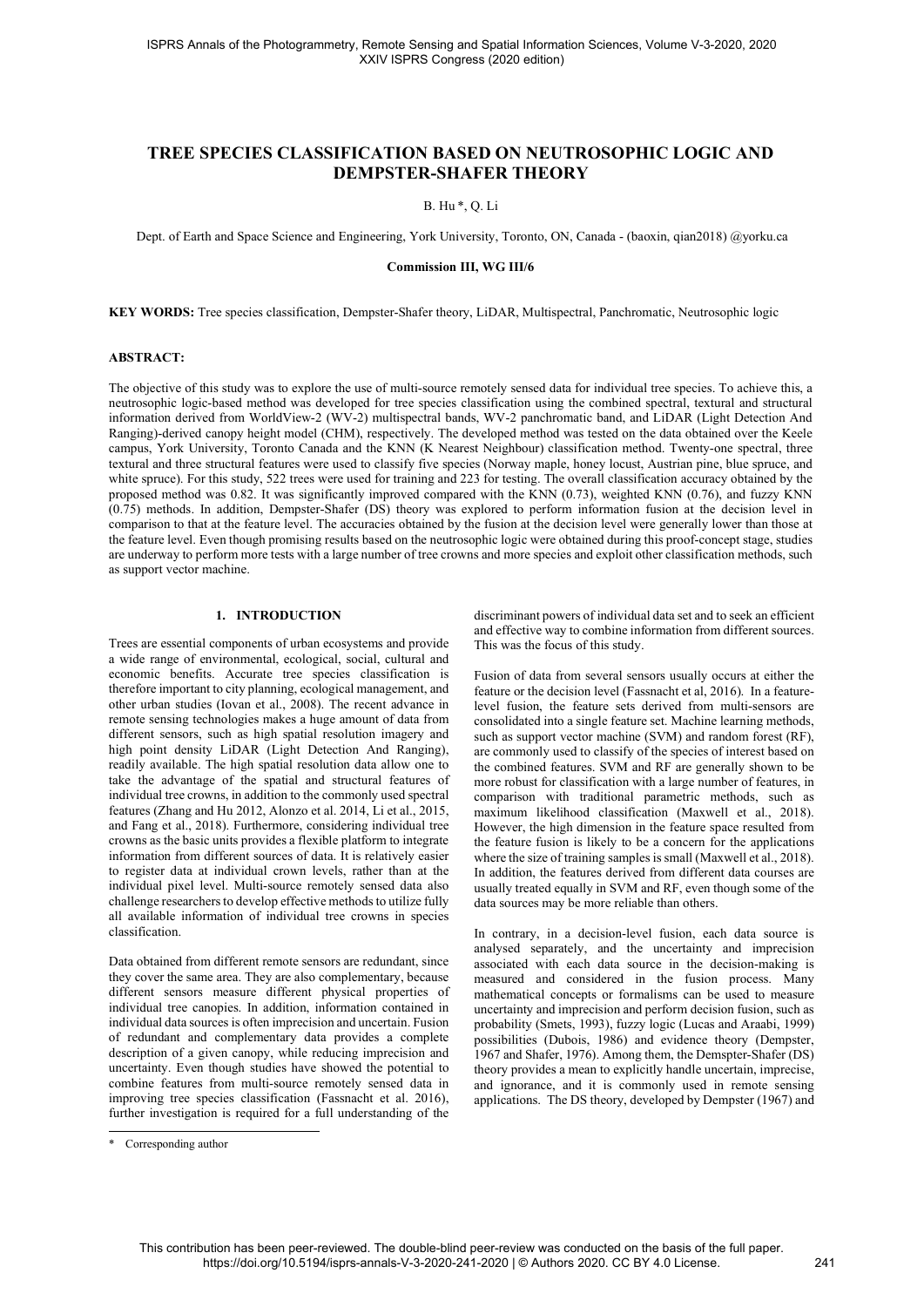Shafer (1976), is considered as a generalization of the Bayesian theory. With the DS theory, both inaccuracy and uncertainty in decision-making are represented through the definition of belief and plausibility functions that are calculated from a mass function. For a given evident, a mass function indicates the degree of belief in a proposition (also called as a focal element), given a piece of evidence and the belief can be associated with a simple proposition (a single class) or a compound proposition (a union of classes). The most crucial step in the application of the DS theory is the determination of the mass function. The commonly used methods in defining a mass function are based on a probabilistic distribution, mostly a Gaussian distribution (Walley, 1987), and the fuzzy logic (Waltz and Buede, 1986). Compared with probability-based approaches, a fuzzy approach has the advantage in handling inaccurate values and thus improves the mass distribution assigned to a compound disposition (Germain et al., 2002). Both probability-based and fuzzy approaches have been used in remote sensing image classification (Jouan, Allard, 2004, Mora et al, 2011, and Aval et al, 2019). Even though promising results are reported, classification accuracies could be further improved by explicitly addressing the uncertainties associated with training samples and individual data sets in information fusion.

Most of the existing methods in information fusion for classification are based on supervised learning. As in any supervised learning method, the quality of training samples is critical. It is common that some training samples may be problematic. However, most of the methods treat each training sample equally. To improve classification accuracy, it is important to develop a strategy to evaluate the quality of each training sample and consider it in the supervised learning process. In this study, the quality of training samples was characterized based on the neutrosophic logic that was created by Smarandache (1999) and considered in the determination of the mass function. In neutrosophic logic, a logical variable is associated with three components, the degrees of truth, indeterminacy, and falsehood. It can be used to uncertainty and ambiguity in data and mathematical models. The neutrosophic logic has been employed mostly in the segmentation of remotely sensed imagery (Naveed et al., 2019). To the best of knowledge, it has not been used for tree species classification or broadly land cover classification. In this study, the discriminant power related to individual data source is also explicitly accounted for in the combination rule. The proposed strategies were tested using K Nearest Neighbor (KNN) classifier and data collected over the Keele campus of York University, Toronto, Ontario, Canada.

# 2. STUDY AREA AND DATA USED

The study area is located in the Keele campus of York University, Toronto, Canada (43.7735° N, 79.5019° W). Several remotely sensed data over the campus are available for this study. They include the Worldview-2 (WV-2) imagery obtained on July 21, 2016, and airborne LiDAR data acquired in April 2015 with a point density of 10 points per square meters (Airborne Imaging, 2015). The WV-2 imagery included one panchromatic band with a spatial resolution of 0.4 m by 0.4 m and eight multispectral bands with a spatial resolution of 1.6 m by 1.6 m. The WV-2 imagery was converted to surface reflectance. The LiDAR data were collected using a Leica ALS 70 LiDAR instrument at a flying height of 1300 meters with a Pulse Rate Frequency (PRF) of 400 kHz. The horizontal accuracy of the collected LiDAR data was 30 cm and a vertical accuracy (on flat hard surfaces) of 10 cm. A digital elevation model (DEM) and digital surface model (DSM) with the same spatial resolution as the WV-2

panchromatic band were subsequently generated from the LiDAR data cloud. The canopy height model (CHM) was derived as the difference between the DSM and DEM, and then smoothed with a 3 by 3 Gaussian low-pass filter to eliminate noise. The ortho-rectification method in ENVI software was used to co-register the WV-2 imagery to the CHM via LiDAR intensity image and LiDAR-derived DSM. Tie points were manually selected, and they were at various elevations (on the ground or on buildings) and evenly distributed across the study area. The resulting co-registration accuracy was at 0.57 pixels based on 400 tie points. The false colour composite of the WV-2 imagery and the LiDAR CHM are shown in Figure 1 and Figure 2, respectively.



Figure 1: The false colour composite of the WV-2 imagery of the study area with the near-infrared band printed as red, red as green and green as blue, respectively.



Figure 2: The CHM derived from the airborne LiDAR data over the study area.

There are trees of various species along roads and in woodlots. The six common species were selected for this study and they are Norway maple (*Acer platanoides*), honey locust (*Gleditsia triacanthos*), Austrian pine (*Casuarina equisetifolia*), blue spruce (*Picea pungens*), and white spruce (*Picea glauca*). A sample database of 745 trees was randomly selected based on street tree inventory surveyed by the Campus Services and Business Operations of York in June 2015. The selected tree samples were located along streets, near buildings and other high pedestrian areas, thereby representing the typical distribution of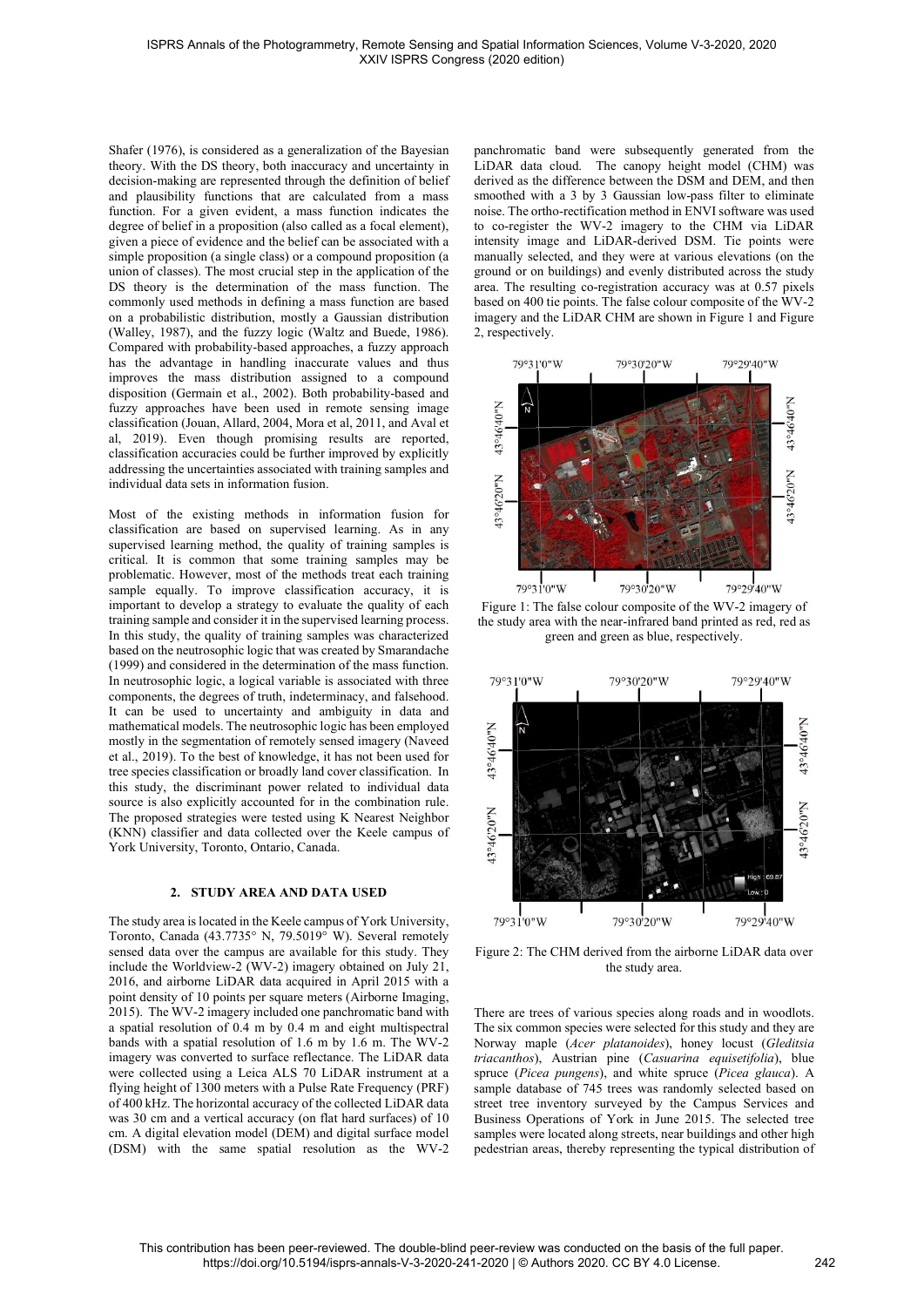trees in an urban area. The sampled trees included 187 Norway maple, 180 honey locust, 159 Austrian pine, 120 blue spruce, and 99 white spruce. 522 of the 745 tree samples (around 70%) were used for training and the rest (223 trees) for test. The crowns of these trees were delineated manually on the CHM by using information presented by both WV-2 imagery and LDAR data. An example of an individual tree crown appeared in these images is shown in Figure 3.



Figure 3: An individual tree crown appeared on the false colour image of the WV-2 multispectral bands (left), WV-2 panchromatic band (middle), and LDAR-derived CHM (right).

# 3. METHOD

### 3.1 Feature extraction

Three categories of features were derived for species classification, including 21 spectral features from the WV-2 multispectral bands, 3 textural features from the WV-2 panchromatic band, and 3 structural features from the LiDAR CHM image. These features were calculated for each tree crown.

The spectral features included the mean and standard deviation of the reflectance value in each of the eight spectral bands. In additional, five commonly used vegetation indices were generated to supplement the spectral information. As shown in Table 1, they were Normalized Difference Vegetation Index (NDVI), Enhanced Vegetation Index (EVI), Optimized Soil Adjusted Vegetation Index (OSAVI), Green Normalized Difference Vegetation Index (GNDVI), and Red Edge Normalized Difference Vegetation Index (RNDVI).

| Name                                                                                                                                                                                                                                                                                                            | Equation                                                                                  |  |  |  |
|-----------------------------------------------------------------------------------------------------------------------------------------------------------------------------------------------------------------------------------------------------------------------------------------------------------------|-------------------------------------------------------------------------------------------|--|--|--|
| <b>NDVI</b>                                                                                                                                                                                                                                                                                                     | $(\rho_{NIR1} - \rho_{Red})/(\rho_{NIR1} + \rho_{Red})$                                   |  |  |  |
| <b>EVI</b>                                                                                                                                                                                                                                                                                                      | 1.6 $(\rho_{NIR1} - \rho_{Red})/(\rho_{NIR1} + \rho_{Red} + 0.16)$                        |  |  |  |
| <b>OSAVI</b>                                                                                                                                                                                                                                                                                                    | $2.5(\rho_{NIR1} - \rho_{RED})/(\rho_{NIR1} + 6\rho_{Red} - 7.5)$                         |  |  |  |
|                                                                                                                                                                                                                                                                                                                 | * $\rho_{Blue} + 1$                                                                       |  |  |  |
| <b>GNDVI</b>                                                                                                                                                                                                                                                                                                    | $(\rho_{NIR1} - \rho_{Green})/(\rho_{NIR1} + \rho_{Green})$                               |  |  |  |
| <b>RNDVI</b>                                                                                                                                                                                                                                                                                                    | $(\rho_{\text{RedEdge}} - \rho_{\text{Red}})/(\rho_{\text{RedEdge}} + \rho_{\text{Red}})$ |  |  |  |
| $\mathbf{T}^{n}$ . If $\mathbf{1}^{n}$ , $\mathbf{1}^{n}$ , $\mathbf{1}^{n}$ , $\mathbf{1}^{n}$ , $\mathbf{1}^{n}$ , $\mathbf{1}^{n}$ , $\mathbf{1}^{n}$ , $\mathbf{1}^{n}$ , $\mathbf{1}^{n}$ , $\mathbf{1}^{n}$ , $\mathbf{1}^{n}$ , $\mathbf{1}^{n}$ , $\mathbf{1}^{n}$ , $\mathbf{1}^{n}$ , $\mathbf{1}^{n$ |                                                                                           |  |  |  |

Table 1: Vegetation indices used for species classification.  $\rho$ refers to the reflectance and the subscript corresponds to the WV-2 band (Jensen, 2007)

The three texture features were derived from the WV-2 panchromatic band. The spatial arrangement of leaves and branches within tree crowns may be different for different tree species and it is likely to form the textural variation in grey tones of the panchromatic image. For instance, Norway maple exhibits a smooth and fine texture, while locust tree appears relatively coarser. In this study, three GLCM (gray-level co-occurrence matrix) measures, contrast, energy, and homogeneity were used (Haralick et al., 1973, and Ulaby et al., 1986).

Three structural features, the mean and standard deviation in height and area, were calculated to reflect the 3-D characteristics of tree species at the crown level. Even though age, surrounding condition and competition in urban environment all affect actual canopy height of trees, these derivatives predict structural arrangement of tree elements in a crown at both horizontal and longitudinal directions.

#### 3.2 Neutrosophic sets of training samples

The neutrosophic logic was used, in this study, to explore the relationship of a given training sample to the five species classes. As described earlier, in the neutrosophic logic, the degrees of truth, indeterminacy, and falsehood are associated to a logical variable. The neutrosophic set of a training sample  $i$  was defined as  $(T_{ij}, I_i, F_i)$ , where  $T_{ij}$  was the degree of truth of train sample  $i$ to species class  $j$ , and  $I_i$  and  $F_i$  were the degree of indeterminacy and falsehood of this training sample, respectively.

For a given category of features (spectral, textural, structural, or combined), denote the mean vector and variance and co-variance matrix of the species class *j* as  $\vec{m}_i$  and  $\Sigma_i$  and the feature vector for a training sample *i* as  $\vec{x}_i$ . The Mahalanobis distance from this sample to the centre of the species class  $j$  was calculated (Equation (1)). Euclidean distance was also investigated, but the Mahalanobis distance performed better.

$$
d_{ij}^2 = \left(\vec{x}_i - \vec{m}_j\right)^T \Sigma_j^{-1} \left(\vec{x}_i - \vec{m}_j\right) \tag{1}
$$

Inspired by the transformed divergency used in feature selection (Jensen, 2007), the distance between a training sample  $i$  to the centre of a class  $j$  was converted to a new measure  $m'_{ij}$  using Equation (2). The new measure was between 0 and 1. The closer a sample was to a class, the larger this measure.

$$
m'_{ij} = e^{-[d_{ij}^2 - \text{mi} \ (d_j^2)]}
$$
 (2)

where min  $(d_j^2)$  = the minimum distance of all training samples to the class *i* 

Assume that the training sample  $i$  belong to species class  $k$ . The neutrosophic set for this sample was calculated based on Equations (3).

$$
T_{ij} = m'_{ij}
$$
  
\n
$$
I_i = m'_{ii}
$$
  
\n
$$
F_i = \begin{cases} m'_{iq} & q \neq k \\ 1 & q = k \end{cases}
$$
 (3)  
\n  
\nere  $m'_{il}$  = the largest measure from this sample to the

wh centres of the species classes excluding class  $k$  $m'_{iq}$  = the smallest measure from this sample to the centres of the species classes

The membership measuring the likelihood of the training sample  $i$  belonging to the species class  $j$  was calculated using Equation (4).

$$
m_{ij} = \begin{cases} T_{ij} & m'_{ik} > m'_{il} \\ T_{ij}(1 - I_i) & m'_{ik} \le m'_{il} \\ 0 & F_i = 1 \end{cases}
$$
 (4)

# 3.3 KNN classification based on the neutrosophic logic

KNN classifies an unknown tree crown based on the properties of its K closest training samples. In this study, the KNN classifier based on the neutrosophic logic (referred as neutrosophic KNN, hereafter) was implemented. The membership of an unknown tree crown  $s$  associated to any species class  $j$  was calculated using Equation (5).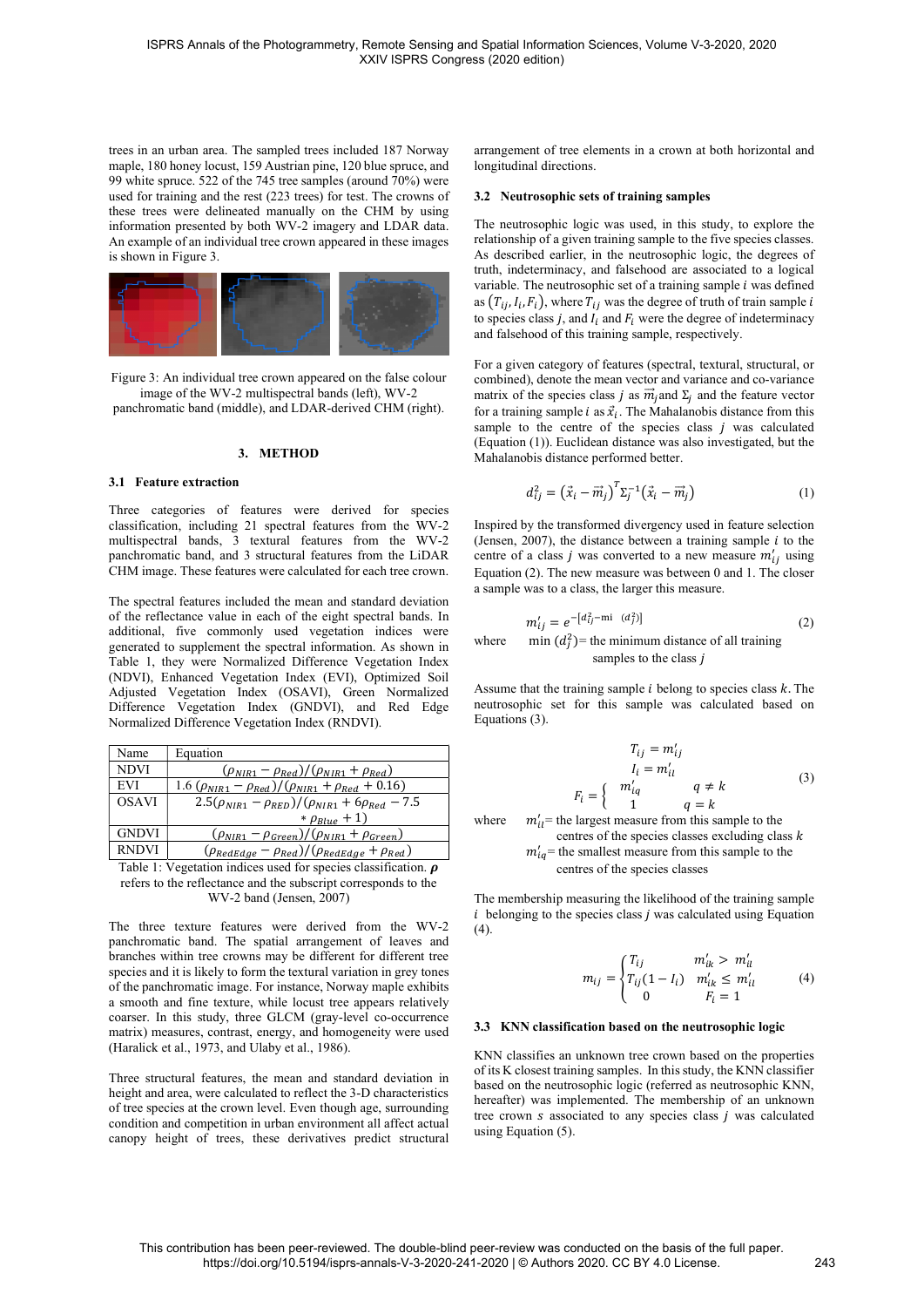$$
m_{sj} = \frac{\sum_{i=1}^{K} w_i m_{ij}}{\sum_{i=1}^{K} w_i}
$$
 (5)

where  $w_i$  = the inverse of the Euclidean distance between the crown  $s$  and training sample  $i$ .

In this study, K was empirically determined as 10. In addition, the weighted KNN (Dubani, 1976), and the fuzzy KNN (Keller et al., 1985) were also implemented, for comparison. With the same definition as in Equation (5), for the weighted KNN, the membership of training sample  $i$  to the species class to which it belonged was 1 and 0 for other classes. For the fuzzy KNN, the membership of training sample  $i$  to the species class  $j$  was defined as the inverse of the distance calculated by Equation (1).

#### 3.4 KNN classification based on the DS theory

In the DS theory, a frame of discernment  $\Theta$  is defined to represent all the classes under consideration:  $\Theta = {\theta_1, \theta_2, ... \theta_N}$  and the power set  $2^{\Theta}$  is then defined to include all the subset of  $\Theta$  and the empty set  $\phi$ . The mass function within the range of [0, 1] is used to indicate the degree of belief in a hypothesis, given a piece of evidence. For each hypothesis in  $2^{\theta}$ ,  $A_i$  (denoted as  $A_i \subseteq 2^{\theta}$ ), the mass function  $m(A_i)$  satisfies the following conditions:

$$
m(A_i) \in [0,1]; m(\emptyset) = 0; \sum_{A_i \subseteq 2^{\theta}} m(A_i) = 1 \tag{6}
$$

The aggregation of multiple belief functions from all of the available evidences is called Demspter's orthogonal sum or Demspter's rule of combination in the DS theory and it is calculated from evidences  $(1,2, \ldots, n)$  in the following manner.

$$
m_{1,2,...,n}(A) = \frac{\sum_{B_1 \cap ... \cap B_N = A} \prod_{i=1}^N m_i(B_i)}{1 - \sum_{B_1 \cap ... \cap B_N = \emptyset} \prod_{i=1}^N m_i(B_i)}
$$
(7)

However, when the conflict among the evidences is larger, that is, the denominator in Equation (7) equals close to zero, the combination rule provides counter-intuition decision. To overcome this issue, different combination rules have been proposed. Among them is the Murphy's averaging rule (Murphy, 2000). In this study, we employed a weighted averaging rule and the weight was determined by using KNN classification. The memberships obtained from the KNN classifiers described in section 3.3 were used as mass functions.

#### 4. RESULTS AND DISCUSSION

The overall classification accuracies for the weighted KNN, fuzzy KNN and neutrosophic KNN based on spectral, structural, and textual features individually and combined are shown in Table 2.

|          |            | KNN methods |       |              |
|----------|------------|-------------|-------|--------------|
|          |            | weighted    | fuzzv | neutrosophic |
|          | Spectral   | 0.70        | 0.61  | 0.67         |
| Features | Structural | 0.64        | 0.57  | 0.55         |
|          | Textural   | 0.51        | 0.38  | 0.37         |
|          | Combined   | 0.76        |       | 0.82         |

Table 2: Overall classification accuracies obtained using different KNN methods based on different features

As shown in Table 2, with individual features, classifications using the spectral features achieved the highest accuracies and those based on the textual features lowest. With all three KNN methods, classifications using the combined spectral, spectral,

and textual features (i.e. information fusion at the feature level) achieved higher accuracies than those using individual features. The proposed neutrosophic KNN outperformed both weighted KNN and fuzzy KNN and obtained an overall accuracy of 0.82 using the combined features.

With the memberships of test samples belonging to each species class calculated based on individual features (spectral, structural and textural), the classification accuracies obtained by the information fusion at the decision level based on DS theory are shown in Table 3. From Table 3, it is clear that the spectral features had the highest the power in the discriminating the five species of interest and the lowest one was from the textural features. By combining these three groups of features using the proposed method, the classification accuracies were increased. The highest accuracy was achieved by using weighted KNN (0.79) and the lowest accuracy was by fuzzy KNN (0.64). Compared with the results obtained by the fusion at the feature level (Table 2), one can see that for both fuzzy KNN and neutrosophic KNN, the feature level fusion outperformed the decision level fusion. On the contrary, the decision level fusion based on weighted KNN performed better than the fusion at the feature level. The low discriminant power by the textual features may complicate the results. Investigations are being undertaking to improve the classification accuracies by adding more textual features and by using more advanced classification methods.

|                                                           | KNN methods       |      |              |  |  |
|-----------------------------------------------------------|-------------------|------|--------------|--|--|
|                                                           | weighted<br>fuzzy |      | neutrosophic |  |  |
| Spectral                                                  | 0.70              | 0.61 | 0.67         |  |  |
| Structural                                                | 0.64              | 0.57 | 0.55         |  |  |
| Textural                                                  | 0.51              | 0.38 | 0.37         |  |  |
| DS theory                                                 | 0.79              | 0.64 | 0.77         |  |  |
| Table 3: Overall classification accuracies obtained using |                   |      |              |  |  |

different KNN methods based on information fusion at the decision level.

To further examine the classification results, the confusion matrices obtained by the neutrosophic KNN based on the fusion at the feature level and decision level are provided in Table 4 and Table 5, respectively. For both approaches, misclassification mostly occurred between blue spruce and white spruce. This might be due to the fact that these two species belong to the same genus and have similar properties. In addition, consistent good results were obtained for both Norway maple and honey locust. The major discrepancy between the two different fusion approaches lied on the classifications of Austrian pine.

|                                                                                                                                               | Reference |      |              |          |           |           |                  |
|-----------------------------------------------------------------------------------------------------------------------------------------------|-----------|------|--------------|----------|-----------|-----------|------------------|
|                                                                                                                                               |           | MN   | LH           | PA       | <b>SB</b> | <b>SW</b> | Producer's       |
|                                                                                                                                               |           |      |              |          |           |           | accuracy         |
|                                                                                                                                               | MN        | 48   | 2            | $\theta$ | $\theta$  | $\theta$  | 0.96             |
| assification                                                                                                                                  | LS        |      | 47           |          | 5         | 2         | 0.75             |
|                                                                                                                                               | PA        |      | 0            | 43       |           | 3         | 0.91             |
|                                                                                                                                               | <b>SB</b> |      | 2            | 4        | 24        | 4         | 0.71             |
|                                                                                                                                               | <b>SW</b> |      | $\mathbf{3}$ | $\Omega$ | 6         | 21        | 0.70             |
|                                                                                                                                               | User's    | 0.87 | 0.87         | 0.89     | 0.67      | 0.70      | <b>OA</b> : 0.82 |
|                                                                                                                                               | accuracy  |      |              |          |           |           |                  |
| ٠<br>$\sim$<br>$\cdot$ $\cdot$ $\sim$<br>$\cdot$<br>$-11$ $-1$ $-1$<br>$\cdot$ 1<br><b>TEXT</b><br><b>Contract Contract Contract Contract</b> |           |      |              |          |           |           |                  |

Table 4: The confusion matrix for the neutrosophic KNN using the combined features (feature level fusion), where MN, LS, PA, SB, and SW stand for Norway maple, honey locust, Austrian pine, blue spruce, and white spruce, respectively. The overall accuracy (OA) is 0.82.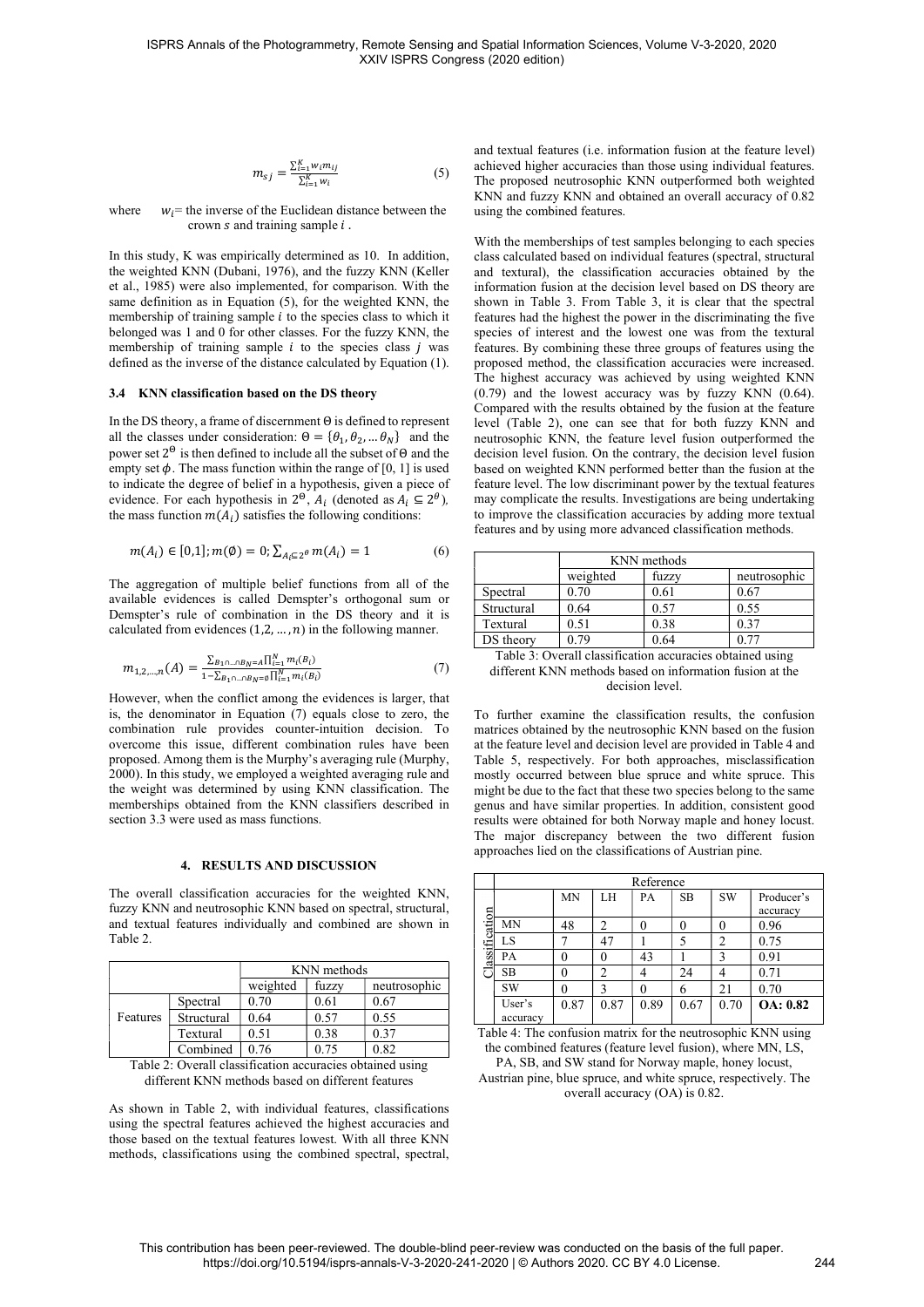|                | Reference |      |      |      |           |           |                  |
|----------------|-----------|------|------|------|-----------|-----------|------------------|
|                |           | MN   | LH   | PА   | <b>SB</b> | <b>SW</b> | Producer's       |
|                |           |      |      |      |           |           | accuracy         |
|                | MN        | 47   |      |      |           |           | 0.98             |
| Classification | LS        | 8    | 45   |      |           |           | 0.71             |
|                | PA        | 0    | 0    | 30   |           |           | $1.0\,$          |
|                | <b>SB</b> | 0    | 4    |      | 25        |           | 0.61             |
|                | SW        | 0    | 4    |      | 8         | 25        | 0.61             |
|                | User's    | 0.85 | 0.83 | 0.63 | 0.69      | 0.83      | <b>OA</b> : 0.77 |
|                | accuracy  |      |      |      |           |           |                  |

Table 5: The confusion matrix for the neutrosophic KNN and DS theory, where MN, LS, PA, SB, and SW stand for Norway maple, honey locust, Austrian pine, blue spruce, and white spruce, respectively. The overall accuracy (OA) is 0.77.

# 5. CONCLUSIONS

The information fusion methods developed based on the neutrosophic logic and DS theory for tree species classification was demonstrated to be promising based on the data obtained from WV-2 and airborne LiDAR data over the Keele campus, York University, Toronto Canada and the KNN classification method. Caution should be taken in that the classification tests were based on a limited number of species and training and testing samples, and further research with more species and field samples is needed. Furthermore, the KNN classification method was used due to its simplicity to prove concepts. Advanced classification methods, such as SVM, will be exploited in future works.

With the proposed method, spectral, textual, and structural features were derived from WV-2 multispectral bands, WV-2 panchromatic band, and LiDAR-derived CHM, respectively. For individual types of features, the spectral features were shown to be more effective in the discrimination of the five species of interest, namely, Norway maple, honey locust, Austrian pine, blue spruce, and white spruce. The textural features the least effective. An investigation is being carried out to derive advanced textural and structural features and they will be employed to improve the classification accuracy. The classification accuracy was improved by using multi-source remotely sensed data based on the fusion at both the feature and decision levels. For the cases tested, the feature level fusion performed better than the fusion at the decision level. For this study, the number of features from the combined spectral, structural, and textural remained small (27). The disadvantage of the fusion at the feature level might not evident. In future studies, more features will be used to evaluate the two fusion approaches.

The results also showed that the proposed neutrosophic logic KNN was outperformed the commonly used weighted KNN and fuzzy KNN and the overall classification accuracy reached 0.82 for the fusion at the feature level. Among the three KNN methods, the improvement using information fusion at the decision level was observed only for the weighted KNN, compared with the feature-level fusion. The advantage of the decision fusion was expected to be obvious for the cases with a large number of features and for combining the classifiers with reasonable good accuracies, in the comparison with information fusion at the feature level.

# ACKNOWLEDGEMENTS

The authors would like to thank York University library and CSBO for the LiDAR and tree inventory data, respectively. We would like to acknowledge the financial support provided by the Natural Sciences and Engineering Research Council (NSERC) of Canada, Esri Canada, and Ontario Ministry of Agriculture, Food and Rural Affairs (OMAFRA). We would also like to thank Dr. Hui Li of York University and the Key Laboratory of Digital Earth Science, Aerospace Information Research Institute, Chinese Academy of Sciences for her help in the co-registration of the WV-2 imagery and LiDAR data.

# **REFERENCES**

Alonzo, M., Bookhagen, B., and Roberts, D.A., 2014. Urban tree species mapping using hyperspectral and lidar data fusion. *Remote Sensing of Environment*, 148, 70–83. https://doi.org/10.1016/j.rse.2014.03.018

Aval, J., Fabre, S., Zenou, E., Sheeren, D., Mathieu, F., and Briottet, X., 2019. Object-based fusion for urban tree species classification from hyperspectral, panchromatic and nDSM data. *International Journal of Remote Sensing,* 40:14, 5339-5365, DOI: 10.1080/01431161.2019.1579937.

Dempster, A.P., 1967. Upper and lower probabilities induced by a multi-valued mapping. *Annals of Mathematical Statistics*, 38, 325-339.

Dubois, D., 1986. Belief structures: Possibility theory and decomposable confidence measures on finite sets. *Comput. Artif. Intell.* 5(5), 403–416.

Dudani, S.A. 1976. The distance-weighted k-nearest neighbour rule. *IEEE Transactions on Systems, Man, and Cybernetics*, SMC-6, 325–327.

Fang, F., McNeil, B.E., Warner, T.A., & Maxwell, A.E., 2018. Combining high spatial resolution multitemporal satellite data with leaf-on LiDAR to enhance tree species discrimination at the crown level. *International Journal of Remote Sensing*, 39(23), 9054–9072. https://doi.org/10.1080/01431161.2018.1504343.

Fassnacht, F.E., Latifi, H., Stereńczak, K., Modzelewska, A., Lefsky, M., Waser, L.T., Straubf, C., Ghosh, A., 2016. Review of studies on tree species classification from remotely sensed data. *Remote Sensing of Environment*, 186, 64-87.

Germain, M., Voorons, M., Boucher, J.M., Bénié, G.B., 2002. Fuzzy statistical classification method for multiband image fusion. In: *Proceedings of the Fifth International Conference on Information Fusion*, 1, 178–184.

Haralick, M., Shanmugam, K., and Dinstein, I., 1973. Textural Features for Image Classification*, IEEE Trans. on Systems, Man and Cybernetics*, SMC-3, 610-621.

Iovan, C., Boldo, D., and Cord, M., 2008. Detection, characterization, and modelling vegetation in urban areas from high-resolution aerial imagery. *IEEE Journal of Selected Topics in Applied Earth Observations and Remote Sensing Selected Topic*, 1, 206-213.

Jenson, J. R., 2007. *Remote Sensing of Environment: An Earth Resource Perspective*. Second edition, Prentice-Hall.